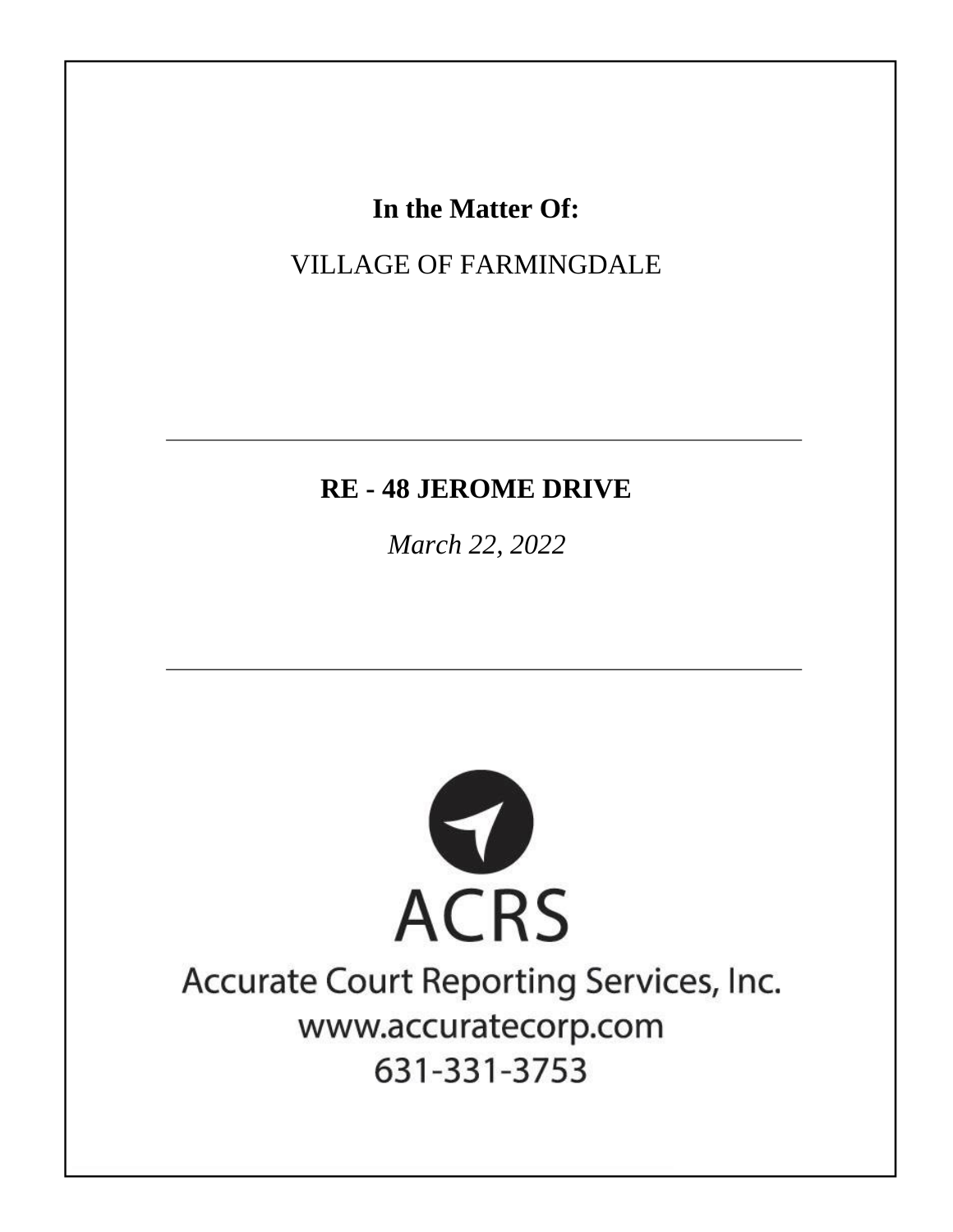| $\mathbf{2}$            | INCORPORATED VILLAGE OF FARMINGDALE                                                       |
|-------------------------|-------------------------------------------------------------------------------------------|
| $\mathbf{3}$            | PLANNING BOARD AND ARCHITECTURAL REVIEW BOARD                                             |
| $\overline{\mathbf{4}}$ | 361 Main Street                                                                           |
| 5                       | Farmingdale, New York.                                                                    |
| 6                       |                                                                                           |
| 7                       | March 22, 2022<br>$7:02$ p.m.                                                             |
| 8                       |                                                                                           |
| 9                       | RE: 48 Jerome Drive                                                                       |
| 10                      |                                                                                           |
| 11                      |                                                                                           |
| 12                      |                                                                                           |
| 13                      |                                                                                           |
| 14                      |                                                                                           |
| 15                      |                                                                                           |
| 16                      |                                                                                           |
| 17                      |                                                                                           |
| 18                      |                                                                                           |
| 19                      |                                                                                           |
| 20                      |                                                                                           |
| 21                      |                                                                                           |
| 22                      |                                                                                           |
| 23                      |                                                                                           |
| 24                      | ACCURATE COURT REPORTING SERVICE, INC.<br>866-388-2277 info@accuratecorp.com 631-331-3753 |
| 25                      |                                                                                           |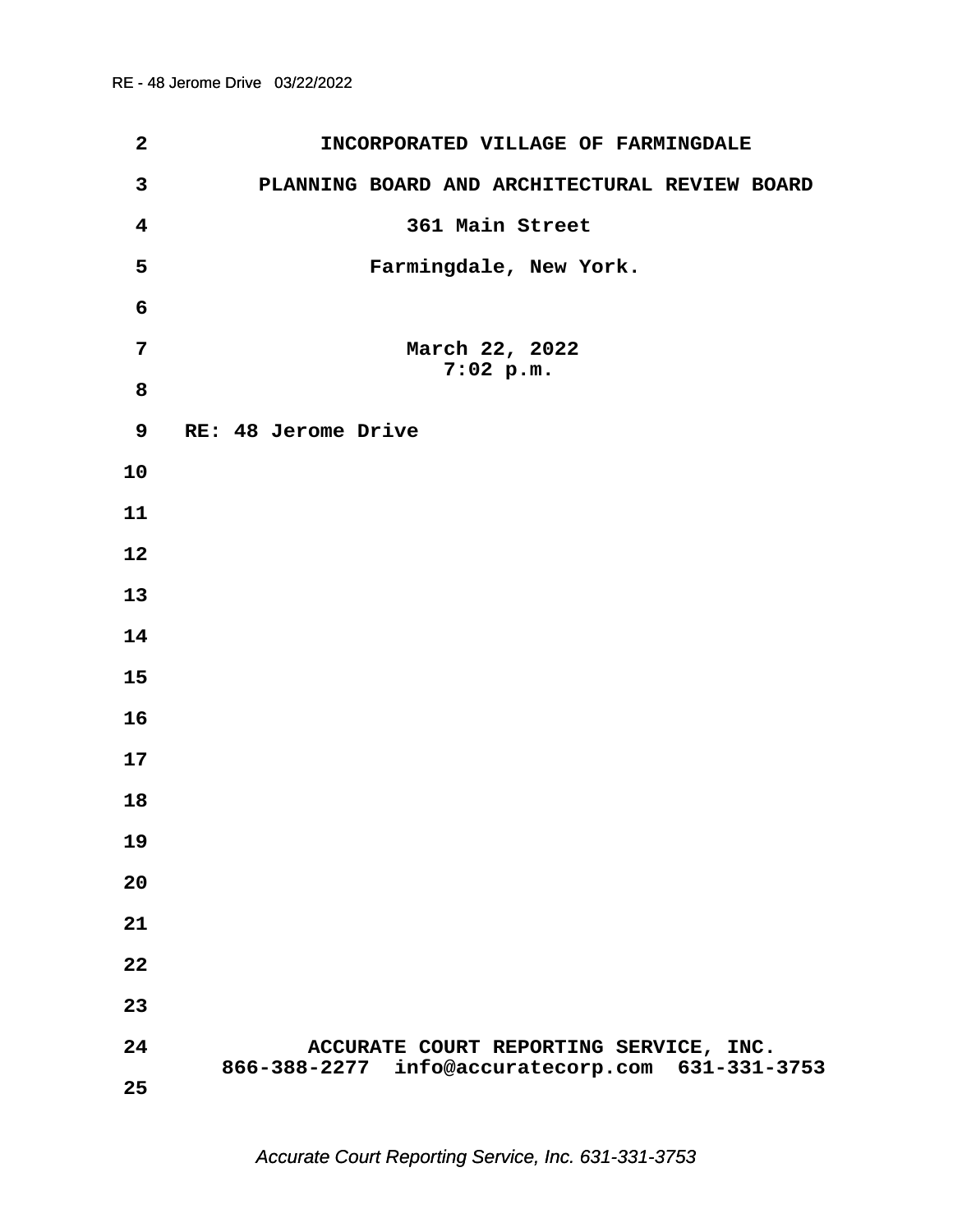| $\mathbf{2}$            | APPEARANCES:                               |
|-------------------------|--------------------------------------------|
| $\mathbf{3}$            | CRAIG ROSASCO, Chairman                    |
| $\overline{\mathbf{4}}$ | MICHAEL MANCHIN, Member                    |
| 5 <sub>1</sub>          | THOMAS RYAN, Member                        |
| 6                       | STEVE FELLMAN, Superintendent of Buildings |
| 7                       | ALSO PRESENT:                              |
| 8                       | ANTHONY J. MIGNONE, Magnificent Masonry,   |
| 9                       | for 48 Jerome Drive                        |
| 10                      |                                            |
| 11                      |                                            |
| 12                      |                                            |
| 13                      |                                            |
| 14                      |                                            |
| 15                      |                                            |
| 16                      |                                            |
| 17                      |                                            |
| 18                      |                                            |
| 19                      |                                            |
| 20                      |                                            |
| 21                      |                                            |
| 22                      |                                            |
| 23                      |                                            |
| 24                      |                                            |
| 25                      |                                            |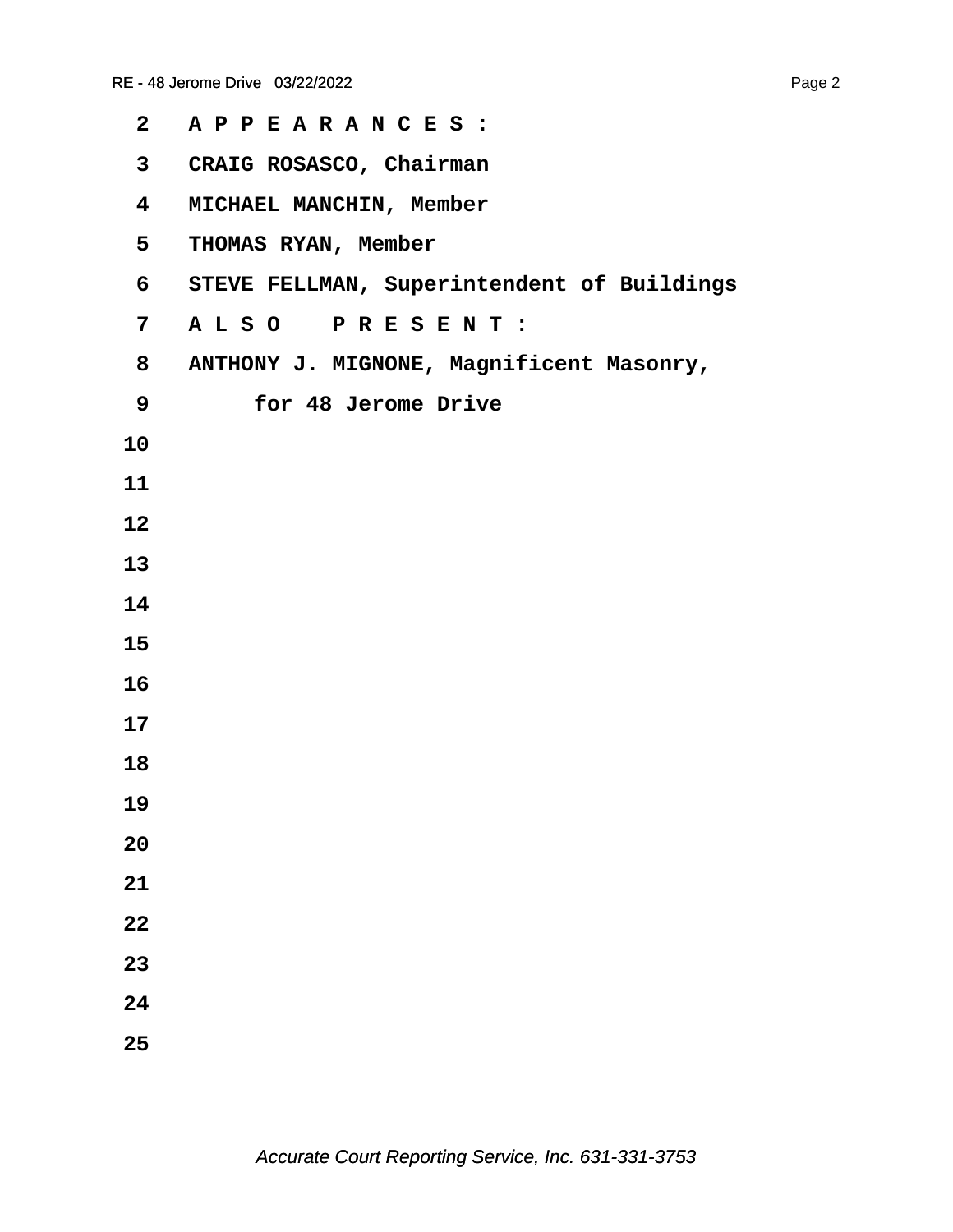<span id="page-3-0"></span>

| 1            | PLANNING BOARD - 3/22/2022                 |
|--------------|--------------------------------------------|
| $\mathbf{2}$ | CHAIRMAN ROSASCO: Good evening,            |
| 3            | everybody. Welcome to the Farmingdale      |
| 4            | Village Planning Board for March 22, 2022. |
| 5            | Tonight, there is just one                 |
| 6            | application on the itinerary for the       |
| 7            | evening.                                   |
| 8            | My name is Craig Rosasco. I am the         |
| 9            | Chairman of the Planning Board. With me    |
| 10           | tonight are fellow Board members Tom Ryan  |
| 11           | and Michael Manchin.                       |
| 12           | I would just ask everyone to please        |
| 13           | rise for the Pledge of Allegiance, and     |
| 14           | Mike is going to take us away with this    |
| 15           | one.                                       |
| 16           | (WHEREUPON, the assemblage recited         |
| 17           | the Pledge of Allegiance, after which the  |
| 18           | following transpired:)                     |
| 19           | MR. MANCHIN: If you would, please          |
| 20           | stay standing for 30 seconds or so to take |
| 21           | a moment of silence for all the soldiers,  |
| 22           | policemen, firemen, and frontline workers  |
| 23           | who have given their lives to protect us   |
| 24           | and keep us free.                          |
| 25           | (WHEREUPON, a moment of silence was        |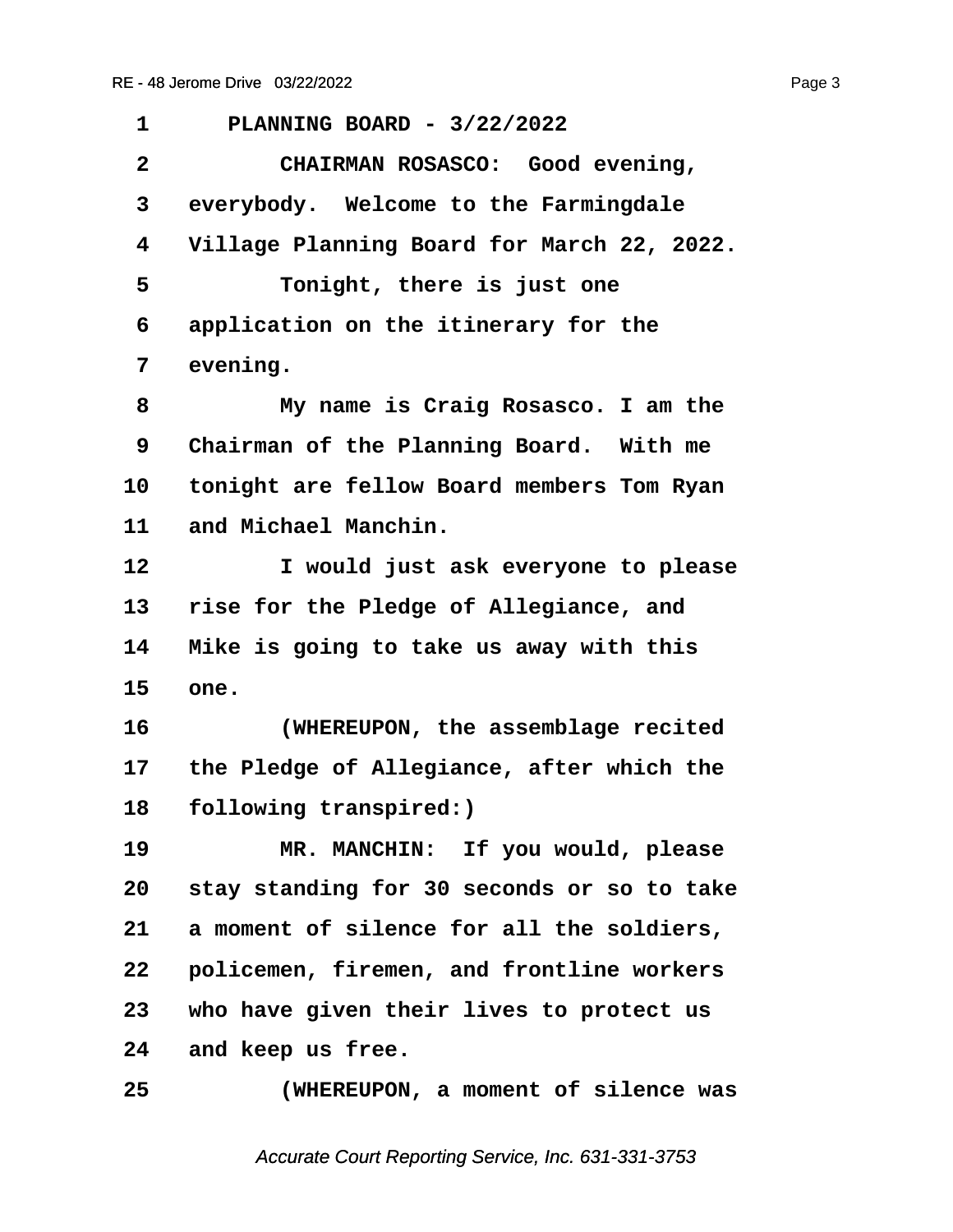<span id="page-4-0"></span>**·1· · · PLANNING BOARD - 3/22/2022 ·2· ·observed by the assemblage, after which ·3· ·the following transpired:)** 4 **MR. MANCHIN: Amen. ·5· · · · · CHAIRMAN ROSASCO:· Thank you, ·6· ·Michael. ·7· · · · · Like I said before, there is only ·8· ·one application on the agenda for this ·9· ·evening, it's 48 Jerome -- although, the** 10 application says Avenue, it's Drive -- and 11 I believe that the contractor from 12 Magnificent Masonry will be making this 13 **presentation. 14· · · · · If you can just state your name and 15· ·address for the record, so she can record 16· ·it.** 17 MR. MIGNONE: Anthony J. Mignone, **18· ·15 Lenore Drive, Farmingdale, New York. 19· · · · · So, basically, as far as the plan 20· ·is concerned, we're going to do exactly** 21 what's here: A driveway -- a two-car 22 driveway, two-car apron, drainage system **23· ·so that the water doesn't drain into the 24· ·street, various retaining walls, the front 25· ·walkway, a rear pool patio, and a rear**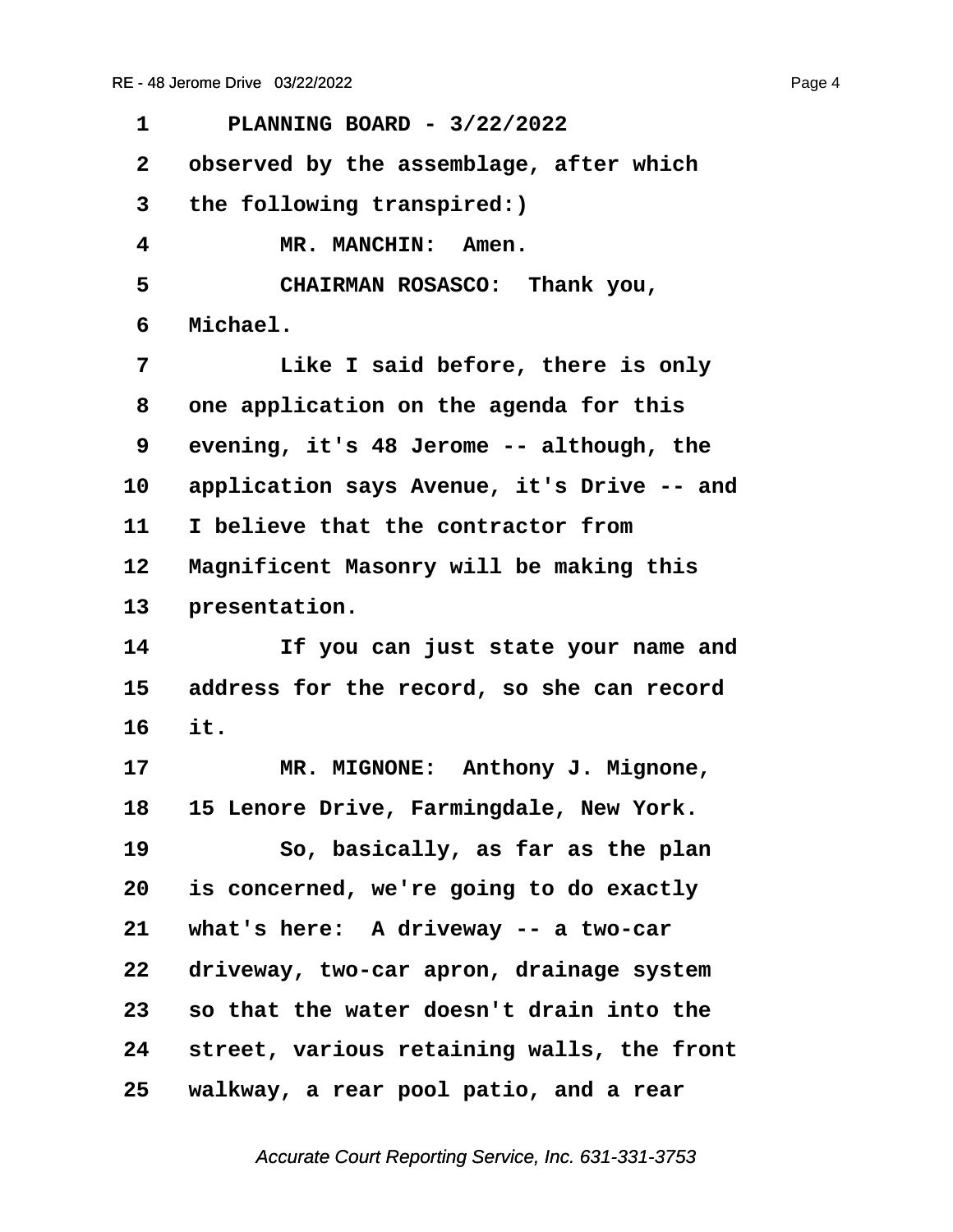<span id="page-5-0"></span>**·1· · · PLANNING BOARD - 3/22/2022 ·2· ·retaining wall, and a little retaining ·3· ·wall on the side of the house. ·4· · · · · CHAIRMAN ROSASCO:· So are the steps ·5· ·on the top of the driveway going to be ·6· ·replaced? ·7· · · · · Is that a replacement because -- ·8· ·they're kind of in a state of disrepair. ·9· · · · · MR. MIGNONE:· Correct.· Right now** 10 they're concrete. They will be part of 11 the retaining wall material. They'll just 12 tie in to that. 13 **CHAIRMAN ROSASCO:** Okay. And the **14· ·18-foot cutouts is no -- curb cutouts is 15· ·no problem.· They're within the Code for 16· ·25.** 17 **• The driveway, as presented, is** 18 still less than 35 percent of the front **19· ·yard area as required, so you're good with 20· ·that. 21· · · · · I would tell you it looks as though 22· ·there's a four foot setback on the right** 23 **property line.** The minimum is three, so **24· ·if you keep it four, there's no problem** 25 there.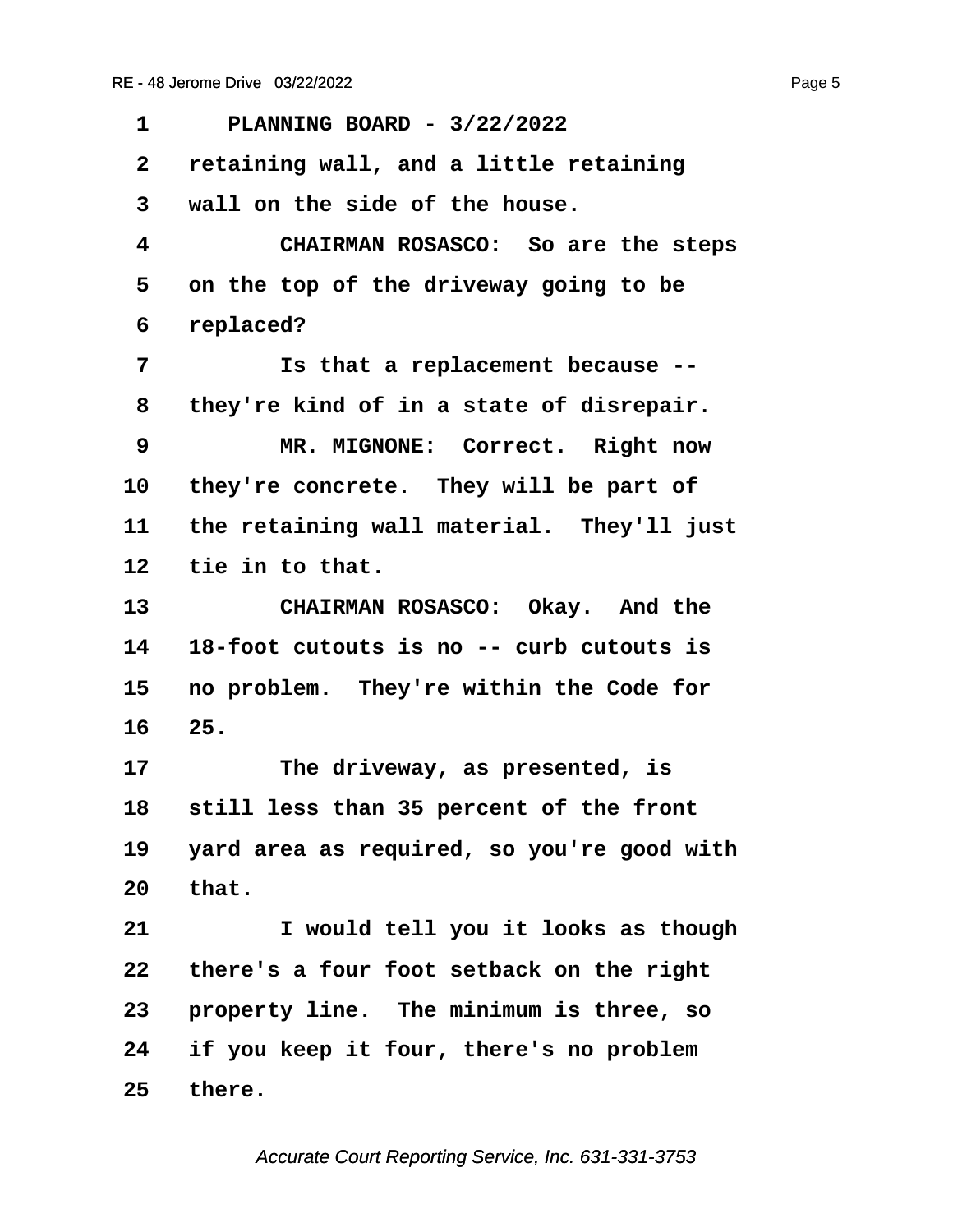<span id="page-6-0"></span>

| 1            | PLANNING BOARD - 3/22/2022                    |
|--------------|-----------------------------------------------|
| $\mathbf{2}$ | MR. MIGNONE: Okay.                            |
| 3            | CHAIRMAN ROSASCO: And with the dry            |
| 4            | well, with the calculations, the Code         |
| 5            | calls for two inches of rainfall within 20    |
| 6            | hours to be captured within the driveway.     |
| 7            | As long as they run that drain along the      |
| 8            | front of the driveway, it looks as though     |
| 9            | the dry well that they're going to use,       |
| 10           | which is a six-foot can, is great. I          |
| 11           | don't see any problem with that.              |
| 12           | MR. MIGNONE: Okay.                            |
| 13           | CHAIRMAN ROSASCO: The retaining               |
| 14           | wall itself has the geogrid halfway up.       |
| 15           | That will be good for future support, and,    |
| 16           | other than that, the only question I had      |
| 17           | was the trees, but you said that you're       |
| 18           | going to be long inside the tree that's to    |
|              | 19 the right. There's a tree to the right of  |
|              | 20 that property, but it looks like you'll be |
| 21           | fine.                                         |
| 22           | MR. MIGNONE: Yes.                             |
| 23           | CHAIRMAN ROSASCO: You guys have               |
|              | 24 any concerns?                              |
| 25           | MR. MANCHIN: Are you going to move            |
|              |                                               |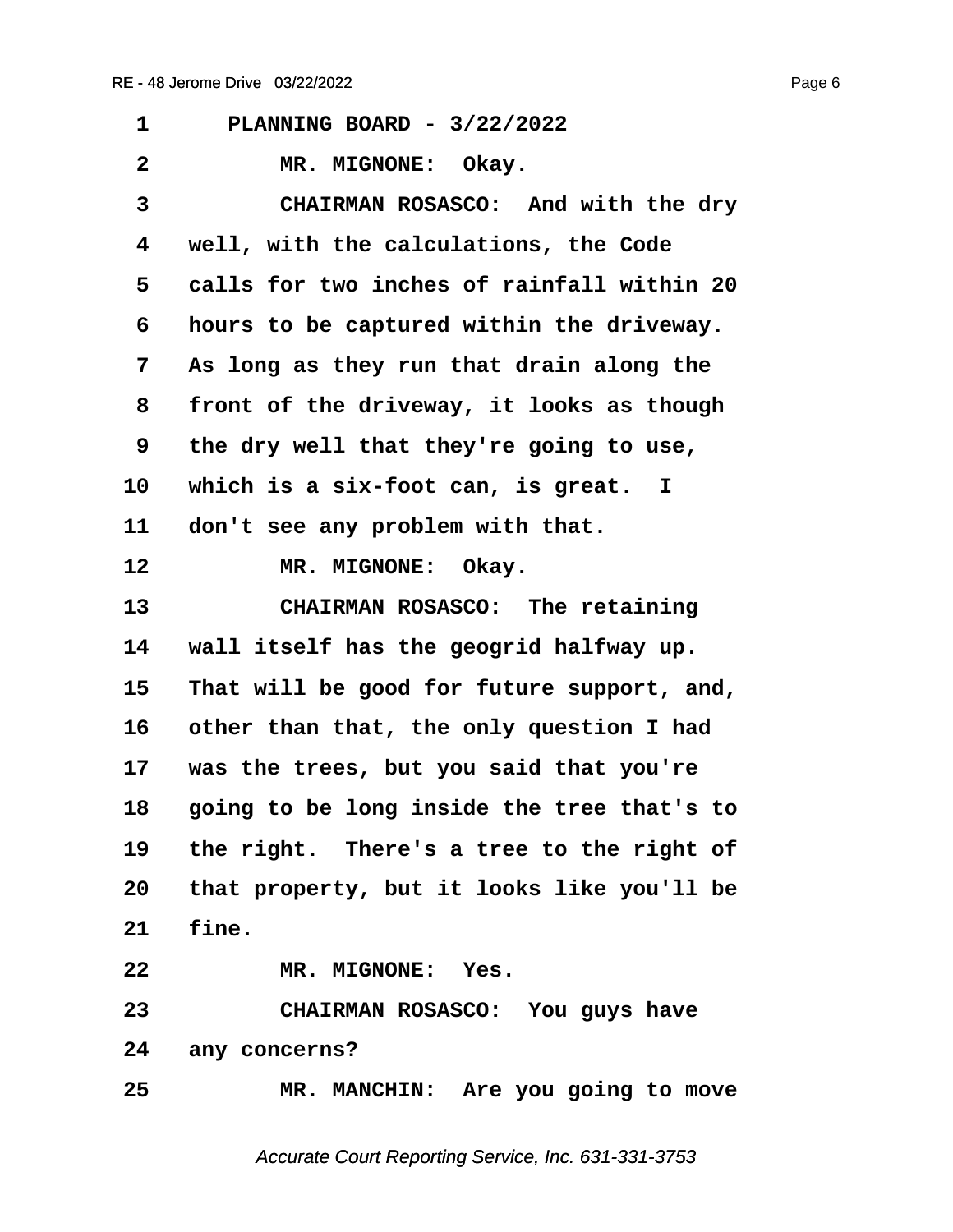<span id="page-7-0"></span>

| 1               | PLANNING BOARD - 3/22/2022                 |
|-----------------|--------------------------------------------|
| $\mathbf{2}$    | it over a little bit, the driveway?        |
| 3               | MR. MIGNONE: We took the tree down         |
| 4               | on the left so that it gives us a little   |
| 5               | wiggle room. If we got to move it over a   |
| 6               | little bit, we can move it over.           |
| 7               | MR. MANCHIN: Move it over a little         |
| 8               | bit, it'll be fine.                        |
| 9               | MR. RYAN: Are you leaving the tree         |
| 10 <sub>1</sub> | on the right there?                        |
| 11              | MR. MIGNONE: I'm pretty sure the           |
| $12 \,$         | tree on the right is remaining.            |
| 13              | That's the one that's by the curb;         |
| 14              | right?                                     |
| 15              | CHAIRMAN ROSASCO: Yeah.                    |
| 16              | MR. MIGNONE: Yeah, that's staying.         |
| 17              | MR. RYAN: Good. Right, Stevie?             |
| 18              | Tree hugger.                               |
| 19              | MR. FELLMAN: Yup. Yup.                     |
| 20              | CHAIRMAN ROSASCO: And to the best          |
|                 | 21 of your knowledge, there was not a soil |
|                 | 22 test performed on this property?        |
| 23              | MR. MIGNONE: No.                           |
| 24              | CHAIRMAN ROSASCO: You're just              |
|                 | 25 going to dig and check underneath the   |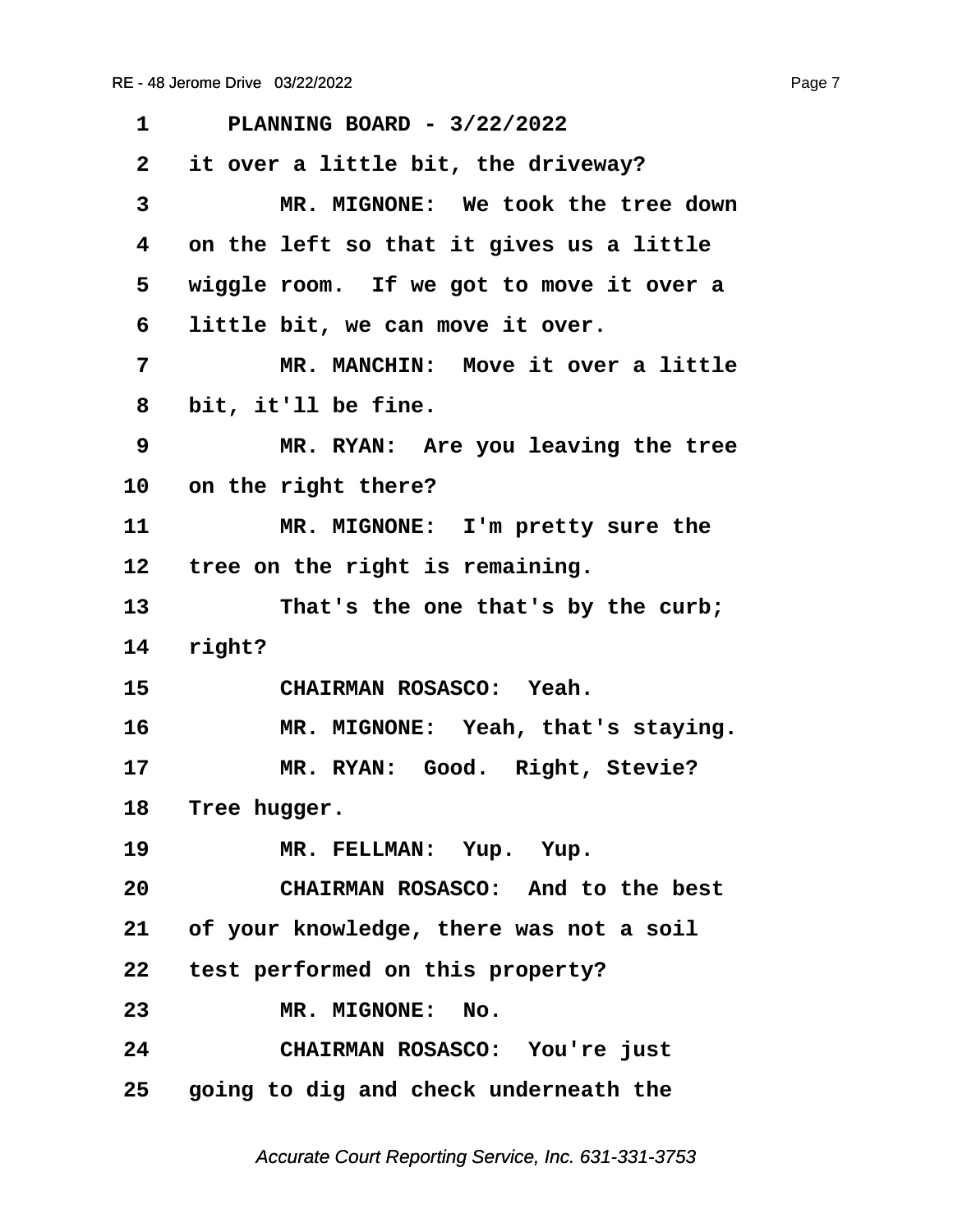<span id="page-8-0"></span>**·1· · · PLANNING BOARD - 3/22/2022** 2 driveway? 3 MR. MIGNONE: Yeah. We'll dig down **·4· ·as long as it's clean sand.· If there's ·5· ·not, you want to see the hole?**  $\begin{array}{ccc} 6 & \text{MR. FELLMAN:} & \text{Yeah.} \end{array}$ **·7· · · · · MR. MIGNONE:· Right.· So we'll just ·8· ·dig down.· As long as we have good sand. ·9· ·If not, we're going to have to --** 10 MR. FELLMAN: Dig a little more. 11 MR. MIGNONE: Dig a little more. 12 **CHAIRMAN ROSASCO:** Okay. That 13 being said, any additional inquiries? 14 MR. MANCHIN: No. No. 15 MR. RYAN: None for me. **16· · · · · CHAIRMAN ROSASCO:· Do we have a** 17 motion as presented? 18 **MR. RYAN:** So moved. **19· · · · · CHAIRMAN ROSASCO:· You want to make** 20 a motion? **21· · · · · MR. MANCHIN:· I'll make a motion 22· ·that we approve the application for 4060, 23· ·for Mr. Bentz, for the driveway and 24· ·everything set forth in the proposal is 25· ·fine.**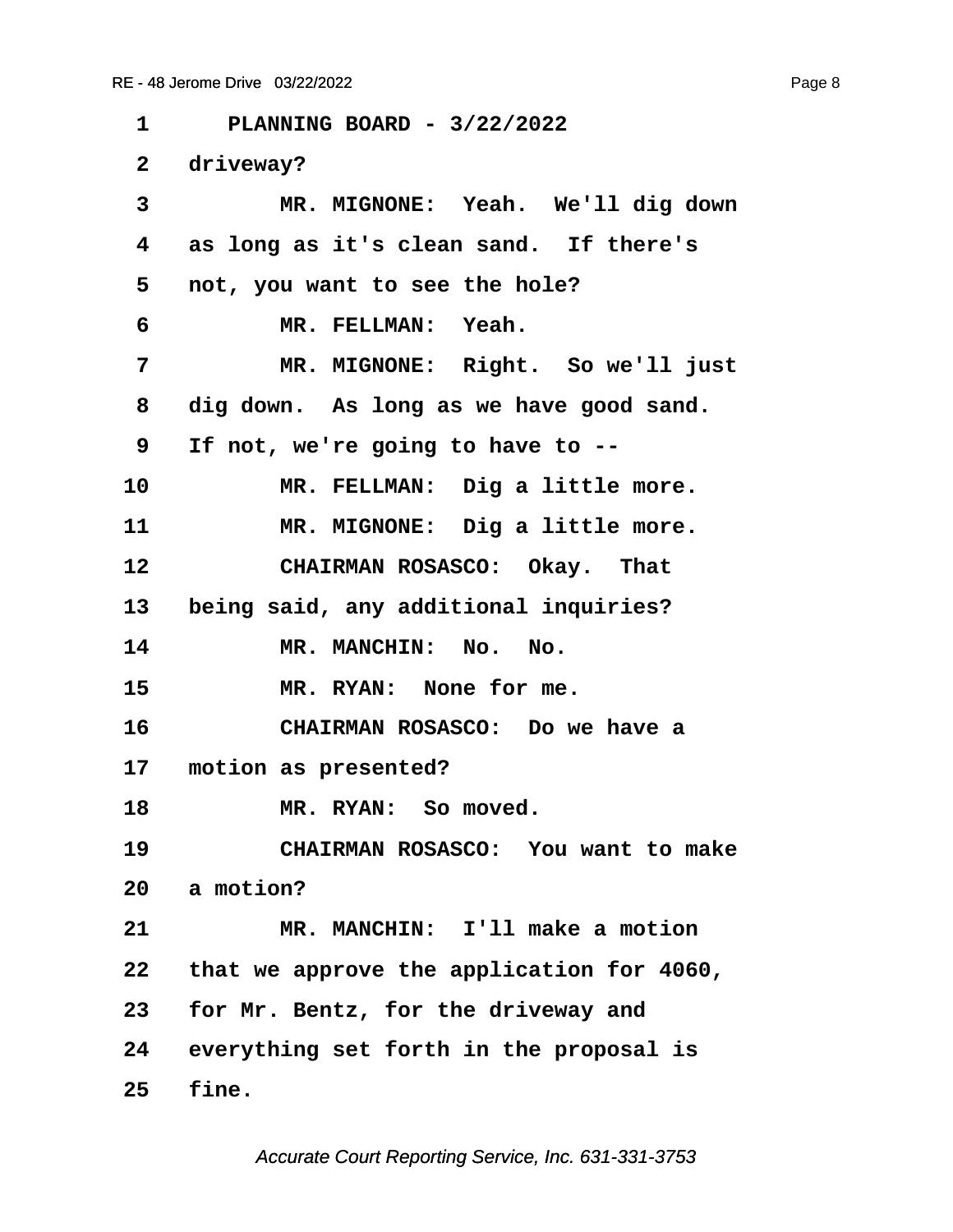<span id="page-9-0"></span>

| 1            | PLANNING BOARD - 3/22/2022               |
|--------------|------------------------------------------|
| $\mathbf{2}$ | CHAIRMAN ROSASCO: As presented.          |
| 3            | MR. MANCHIN: If needed, you'll           |
| 4            | move the driveway slightly?              |
| 5            | MR. MIGNONE: Right. Okay.                |
| 6            | CHAIRMAN ROSASCO: As presented.          |
| 7            | Do we have a second?                     |
| 8            | MR. RYAN: Second.                        |
| 9            | CHAIRMAN ROSASCO: All those in           |
|              | 10 favor?                                |
| 11           | (WHEREUPON, there was a unanimous,       |
|              | 12 affirmative vote of the Board members |
|              | 13 present. Motion passed 3-0.)          |
| 14           | CHAIRMAN ROSASCO: Congratulations.       |
|              | 15 Good luck.                            |
| 16           | MR. MIGNONE: Have a good night.          |
| 17           | CHAIRMAN ROSASCO: Keep digging           |
| 18           | until you find sand.                     |
| 19           | MR. MIGNONE: Have a good one.            |
| 20           | CHAIRMAN ROSASCO: With that, may         |
|              | 21 we have a motion to adjourn?          |
| 22           | MR. MANCHIN: I make a motion to          |
|              | 23 adjourn the meeting.                  |
| 24           | MR. RYAN: Second.                        |
| 25           | CHAIRMAN ROSASCO: All those in           |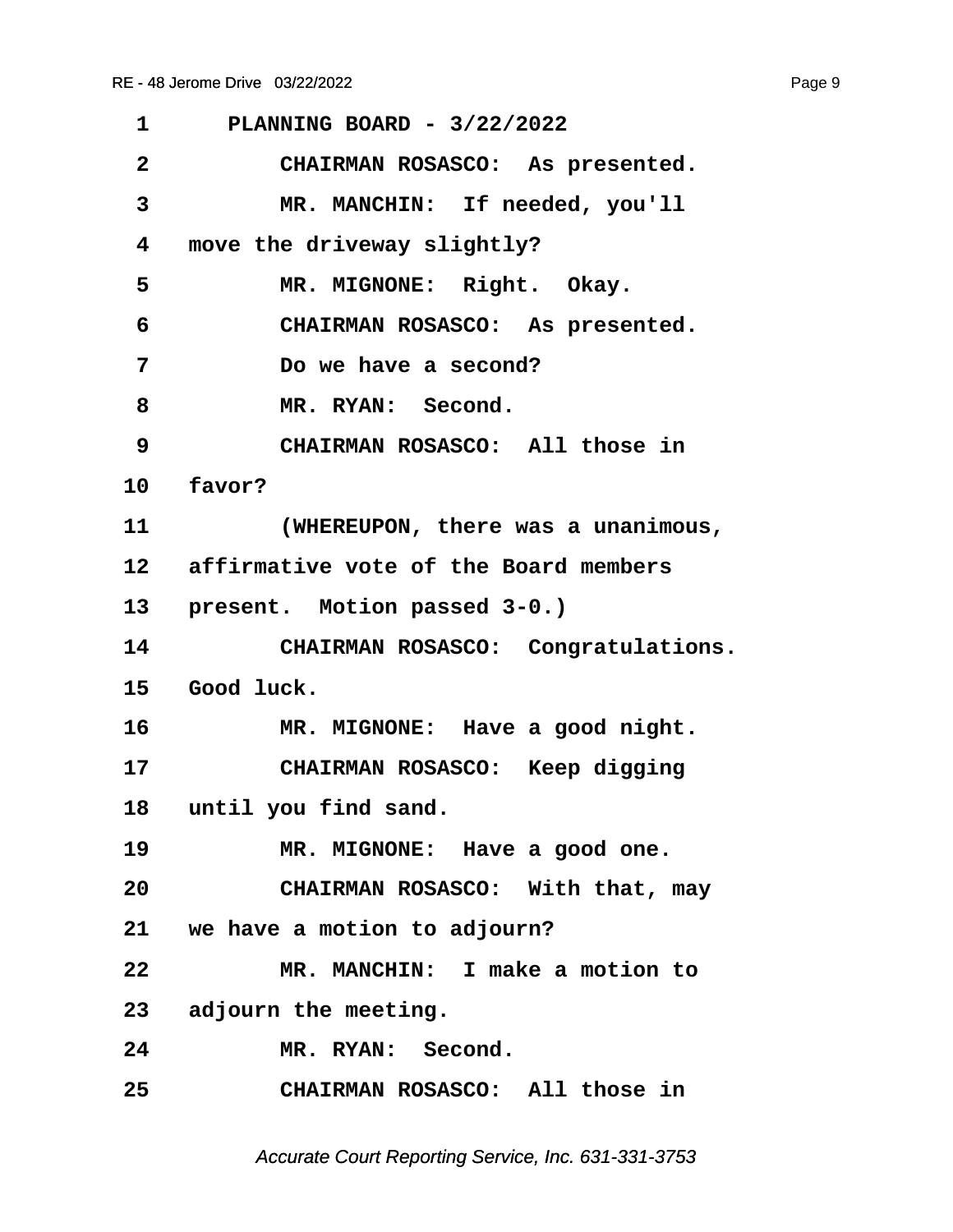| $\mathbf 1$             | PLANNING BOARD - 3/22/2022            |
|-------------------------|---------------------------------------|
| 2 <sup>7</sup>          | favor?                                |
| 3                       | (WHEREUPON, there was a unanimous,    |
| $\overline{\mathbf{4}}$ | affirmative vote of the Board members |
| 5                       | present. Motion passed 3-0.)          |
| 6                       | CHAIRMAN ROSASCO: That's it.          |
| $7\phantom{.}$          | We're done.                           |
| 8                       | (WHEREUPON, this meeting was          |
| 9                       | concluded at 7:07 p.m.)               |
| 10                      | $\star$<br>$\star$<br>*<br>$\star$ .  |
| 11                      |                                       |
| 12                      |                                       |
| 13                      |                                       |
| 14                      |                                       |
| 15                      |                                       |
| 16                      |                                       |
| 17                      |                                       |
| 18                      |                                       |
| 19                      |                                       |
| 20                      |                                       |
| 21                      |                                       |
| 22                      |                                       |
| 23                      |                                       |

- **24**
- **25**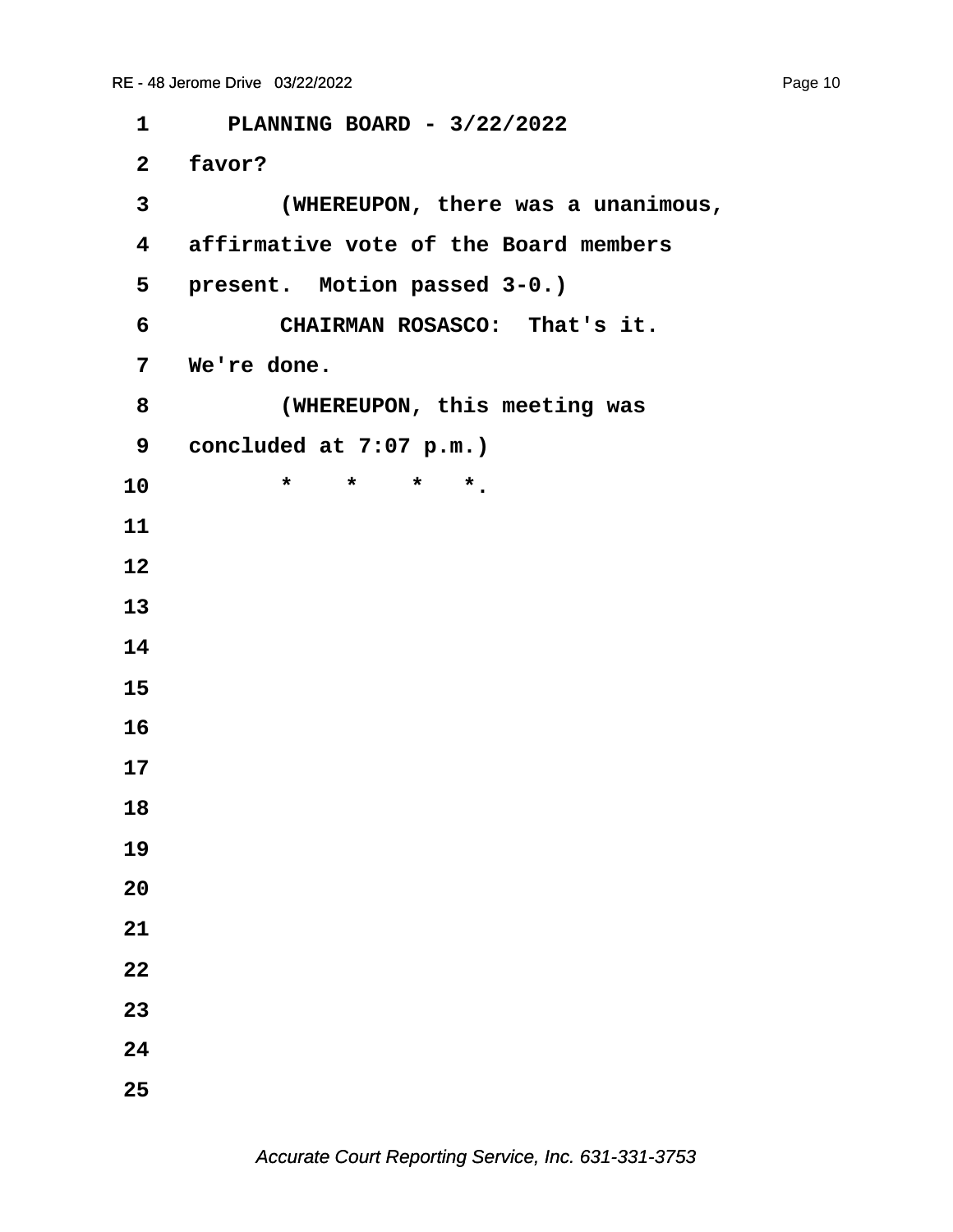| 1            | PLANNING BOARD - 3/22/2022                |
|--------------|-------------------------------------------|
| $\mathbf{2}$ | CERTIFICATE                               |
| 3            | I, TRACIE A. CINQUEMANI, Court            |
| 4            | Reporter and Notary Public in and for the |
| 5            | State of New York, do hereby certify:     |
| 6            | THAT the within transcript was            |
| 7            | prepared by me and is a true and accurate |
| 8            | record of this hearing to the best of my  |
| 9            | ability.                                  |
| 10           | I further certify that I am not           |
| 11           | related, either by blood or marriage, to  |
| 12           | any of the parties in this action; and    |
| 13           | THAT I am in no way interested in         |
| 14           | the outcome of this matter.               |
| 15           | IN WITNESS WHEREOF, I have hereunto       |
| 16           | set my hand this 22nd day of March, 2022. |
| 17           | Jracie <i>I</i> t. Cinquemani             |
| 18           | TRACIE A. CINQUEMANI                      |
| 19           |                                           |
| 20           |                                           |
| 21           |                                           |
| 22           |                                           |
| 23           |                                           |
| 24           |                                           |
| 25           |                                           |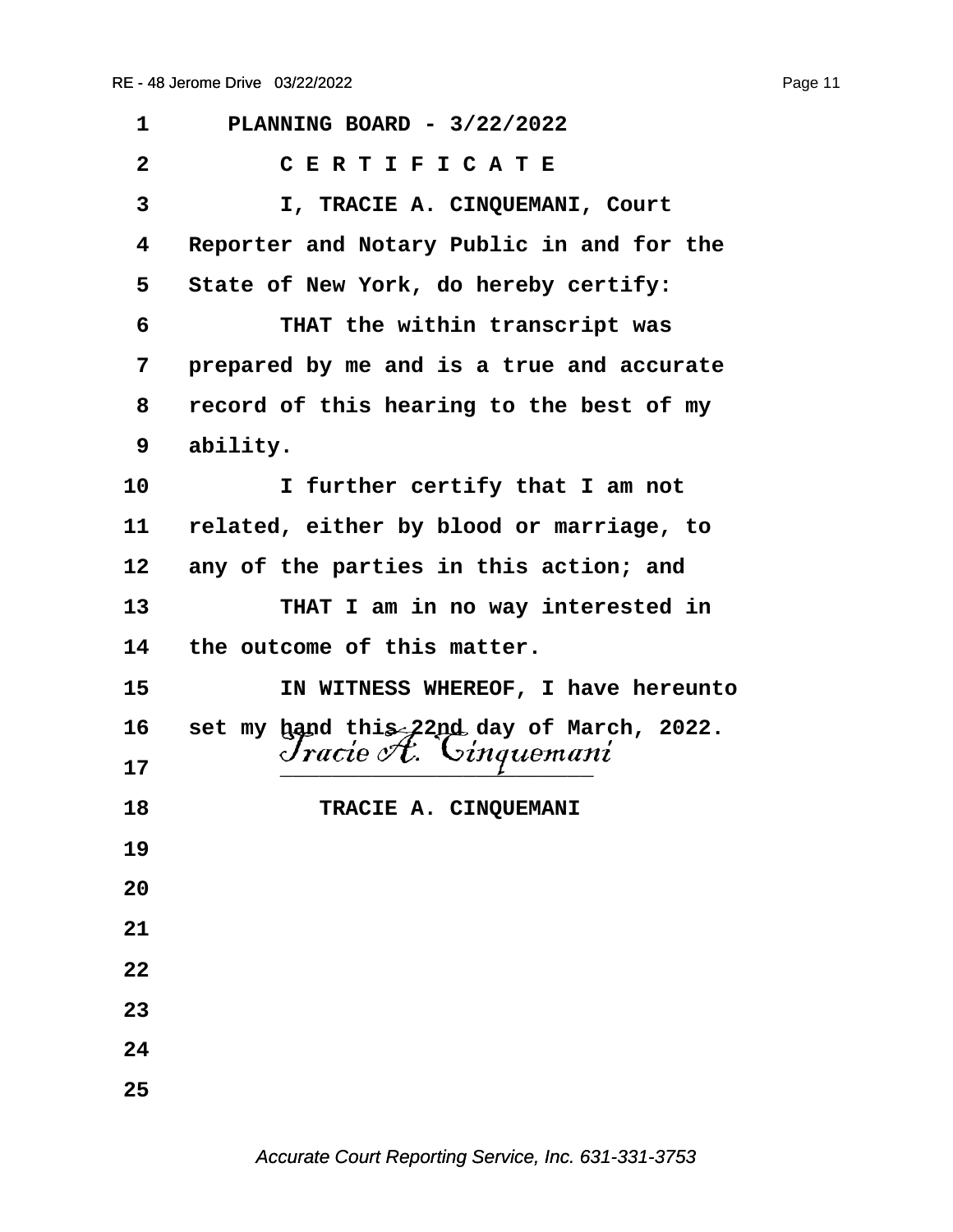|                                   | Avenue $4:10$                                                             | dry 6:3,9                         |
|-----------------------------------|---------------------------------------------------------------------------|-----------------------------------|
| 1                                 | B                                                                         | Е                                 |
| 15 4:18<br>18-foot 5:14           | basically 4:19                                                            | evening 3:2,7 4:9                 |
|                                   | <b>Bentz 8:23</b>                                                         |                                   |
| $\mathbf{2}$                      | <b>bit</b> $7:2,6,8$                                                      | F                                 |
| 20 6:5                            | Board 3:1,4,9,10 4:1 5:1 6:1 7:1<br>8:1 9:1,12                            | Farmingdale 3:3 4:18              |
| 2022 3:4                          |                                                                           | favor $9:10$                      |
| 22 3:4                            | C                                                                         | FELLMAN 7:19 8:6,10               |
| 255:16                            |                                                                           | fellow $3:10$                     |
|                                   | calculations 6:4                                                          | find $9:18$                       |
| $\mathbf{3}$                      | calls 6:5                                                                 | fine $6:217:88:25$                |
| $3 - 0$ 9:13                      | captured 6:6                                                              | firemen $3:22$                    |
| 3/22/2022 3:1 4:1 5:1 6:1 7:1 8:1 | <b>Chairman</b> 3:2,9 4:5 5:4,13 6:3,<br>13,23 7:15,20,24 8:12,16,19 9:2, | foot $5:22$                       |
| 9:1                               | 6,9,14,17,20,25                                                           | free $3:24$                       |
| 30 3:20                           | check 7:25                                                                | front 4:24 5:18 6:8               |
| 355:18                            | clean $8:4$                                                               | frontline 3:22                    |
|                                   | Code 5:15 6:4                                                             | future $6:15$                     |
| 4                                 | concerned 4:20                                                            |                                   |
| 4060 8:22                         | concerns 6:24                                                             | G                                 |
| 48 4:9                            | concrete 5:10                                                             | geogrid 6:14                      |
|                                   | Congratulations 9:14                                                      | good 3:2 5:19 6:15 7:17 8:8 9:15, |
| A                                 | contractor 4:11                                                           | 16,19                             |
| additional 8:13                   | Correct 5:9                                                               | $great 6:10$                      |
| address 4:15                      | Craig 3:8                                                                 | <b>guys</b> 6:23                  |
| adjourn 9:21,23                   | curb 5:14 7:13                                                            | н                                 |
| affirmative 9:12                  | cutouts 5:14                                                              |                                   |
| agenda 4:8                        |                                                                           | halfway 6:14                      |
| Allegiance 3:13,17                | D                                                                         | hole $8:5$                        |
| Amen 4:4                          | dig 7:25 8:3,8,10,11                                                      | hours 6:6                         |
| Anthony 4:17                      | digging 9:17                                                              | house 5:3                         |
| application 3:6 4:8,10 8:22       | disrepair 5:8                                                             | hugger 7:18                       |
| approve 8:22                      | drain $4:236:7$                                                           |                                   |
| apron $4:22$                      | drainage 4:22                                                             |                                   |
| area 5:19                         | <b>Drive</b> 4:10,18                                                      | inches 6:5                        |
| assemblage 3:16 4:2               | driveway 4:21,22 5:5,17 6:6,8<br>7:2 8:2,23 9:4                           | inquiries 8:13                    |
|                                   |                                                                           |                                   |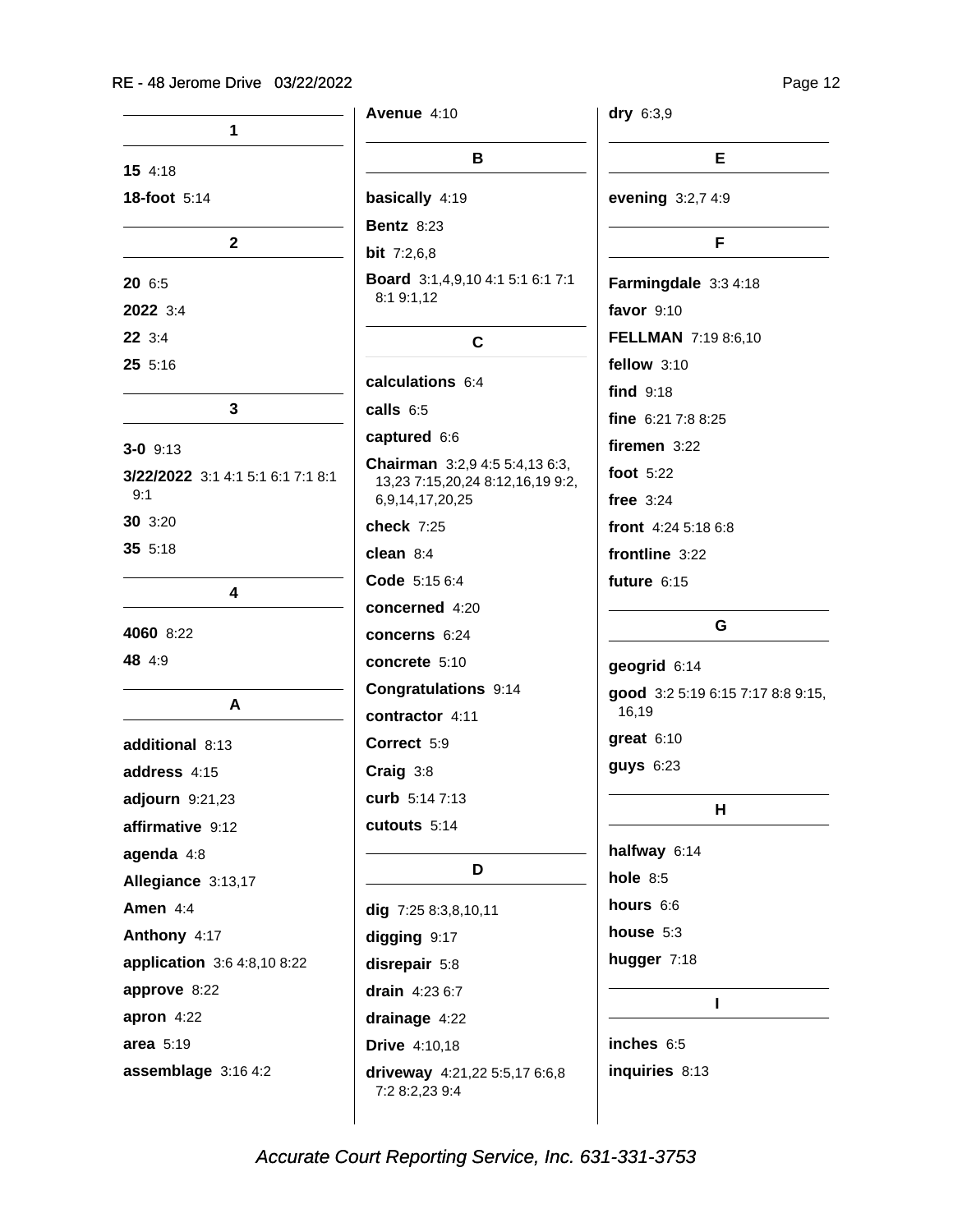#### RE - 48 Jerome Drive 03/22/2022

inside  $6:18$ itinerary 3:6 J Jerome 4:9 K  $\mathbf{kind}$  5:8 knowledge 7:21 L leaving 7:9 left  $7:4$ Lenore 4:18 lives  $3:23$ long 6:7,18 8:4,8 luck 9:15 M Magnificent 4:12 make 8:19,21 9:22 making  $4:12$ Manchin 3:11,19 4:4 6:25 7:7 8:14,21 9:3,22 March 3:4 Masonry 4:12 material 5:11 meeting 9:23 members 3:10 9:12 Michael 3:11 4:6 Mignone 4:17 5:9 6:2,12,22 7:3, 11, 16, 23 8: 3, 7, 11 9: 5, 16, 19 Mike  $3:14$  $minimum 5:23$ moment 3:21.25 motion 8:17,20,21 9:13,21,22 move 6:25 7:5,6,7 9:4

**moved** 8:18  $\mathbf N$ needed 9:3  $night$  9:16  $\mathbf{o}$ observed 4:2 P part 5:10 passed 9:13 **patio**  $4:25$ percent 5:18 performed 7:22 plan 4:19 Planning 3:1,4,9 4:1 5:1 6:1 7:1  $8:19:1$ Pledge 3:13,17 policemen 3:22 pool 4:25 present 9:13 presentation 4:13 presented 5:17 8:17 9:2,6 pretty 7:11 problem 5:15,24 6:11 property 5:23 6:20 7:22 proposal 8:24 protect 3:23 Q question 6:16  $\mathsf{R}$ rainfall 6:5 rear  $4:25$ 

record  $4:15$ remaining 7:12 replaced 5:6 replacement 5:7 required 5:19 retaining 4:24 5:2,11 6:13 rise  $3:13$ room  $7:5$ Rosasco 3:2,8 4:5 5:4,13 6:3,13, 23 7:15,20,24 8:12,16,19 9:2,6,9, 14, 17, 20, 25 **run** 6:7 Ryan 3:10 7:9,17 8:15,18 9:8,24

recited  $3:16$ 

### S

sand 8:4,8 9:18 seconds 3:20 set 8:24 setback 5:22 side  $5:3$ silence 3:21,25  $six$ -foot  $6:10$ slightly 9:4 soil 7:21 soldiers 3:21 standing 3:20 state 4:14 5:8 **stay 3:20** staying 7:16 steps 5:4 Stevie 7:17 street 4:24 support 6:15 system 4:22

Page 13